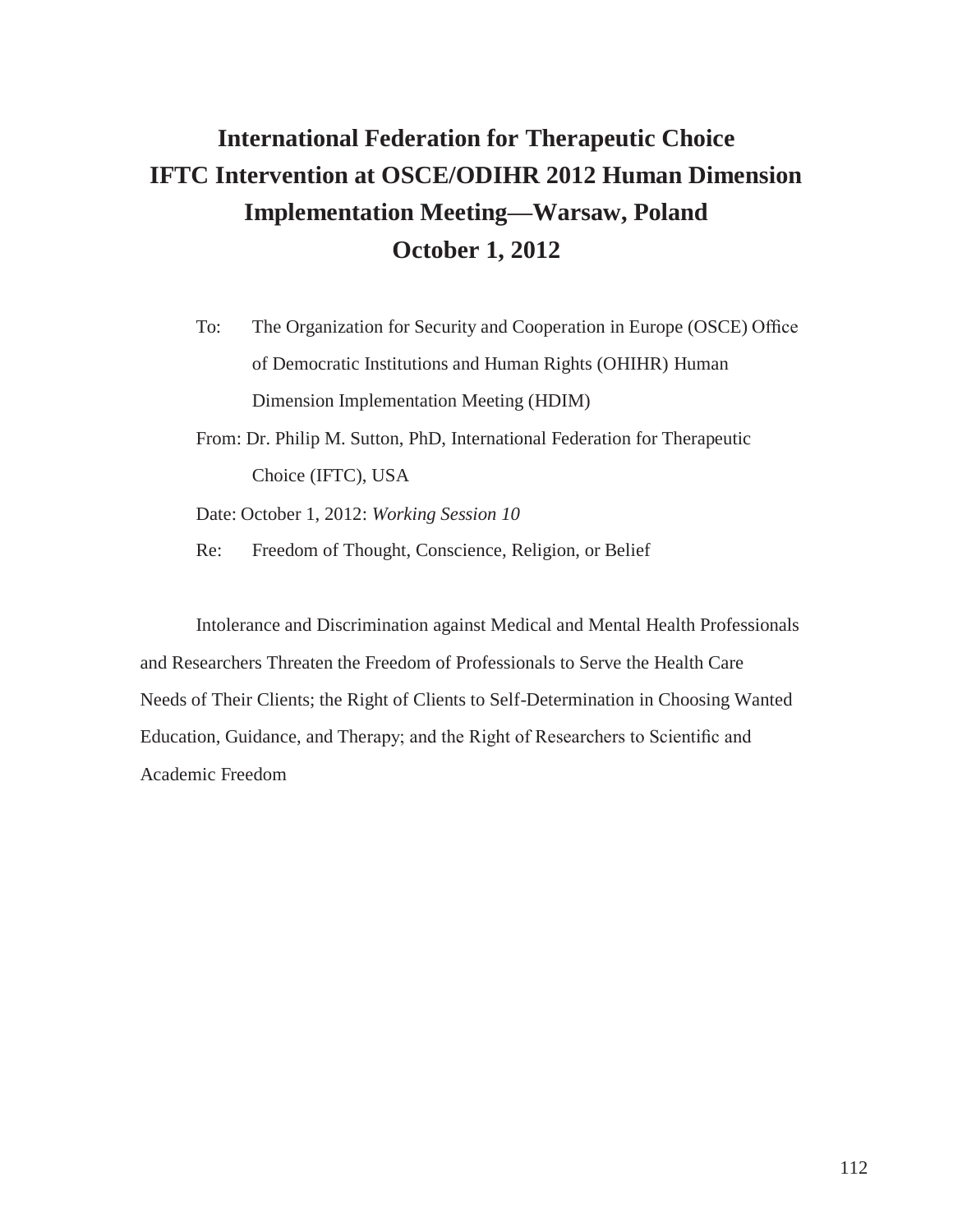This intervention is being given on behalf of the International Federation for Therapeutic Choice (IFTC), which supports the rights of sexual minorities who have unwanted attractions, orientation, behavioral tendencies, behavior, and/or identity to receive competent professional guidance and therapeutic care. The IFTC also supports the rights of medical and mental health professionals to offer that care (www.therapeutic -choice.org).

### *Central Recommendation to Participating States of the OSCE*:

To draft legislation to safeguard the freedom of medical and mental health practitioners, educators, and researchers:

1. to offer professional guidance and therapeutic expertise to persons whose sexual minority behaviors, orientations, and/or identities are unwanted and who freely choose help in order to overcome or diminish their unwanted sexual attractions and behaviors;and

2. to study, publish, and educate other professionals and the public about the possible causes, consequences, and amelioration of sexual minority attractions, behaviors, orientations, and identities.

*Some* sexual minorities find their attractions, orientation, behavioral tendencies, behavior, and/or identity unwanted. Some of these people *freely choose* or have *freely chosen* to seek professional guidance and therapeutic assistance to avoid basing their relational and sexual lives on their unwanted sexual minority attractions, behaviors, orientations, and/or identifications. More than one hundred years of clinical reports and other research literature document that some persons *have* been successful in achieving this goal *without* undue harm. For detailed information, see the first volume of the *Journal of Human Sexuality*, which reviews the clinical and scientific literature on this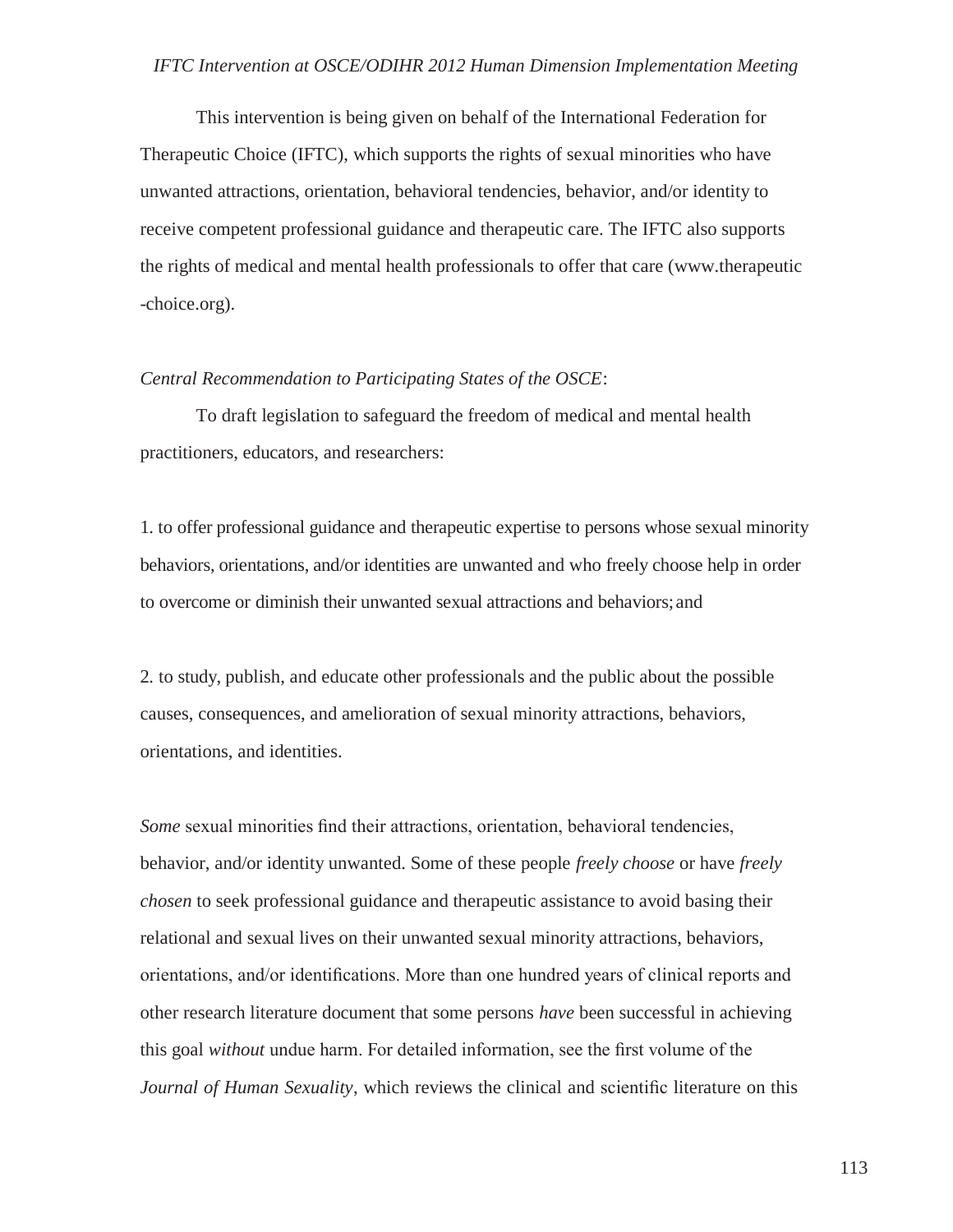issue [\(http://www.scribd.com/doc/115507777/Journal-of-Human-Sexuality-Vol-1\),](http://www.scribd.com/doc/115507777/Journal-of-Human-Sexuality-Vol-1)) or the summary of this volume [\(http://www.scribd.com/doc/125145105/Summary-of-Journal](http://www.scribd.com/doc/125145105/Summary-of-Journal) -of-Human-Sexuality-Volume-1).

Medical and mental health professionals who research, educate, and offer guidance and therapeutic services to people with unwanted sexual minority concerns are experiencing increasing intolerance and discrimination. Those who attempt to train for and conduct their work are often labeled as "homophobic" and are even accused of "hate crimes." This intolerance and discrimination not only impedes the ability of these professionals to do their work but also hinders the freedom of people who want to receive health care, guidance, and education from these professionals.

I offer two recent examples:

- First, on September 29, 2012, Governor Jerry Brown of the state of California in the United States signed SB 1172, a law that had passed both houses of the California Legislature a month earlier. The law declares it illegal for "mental health provider(s)" to engage "in sexual orientation change efforts with a patient under 18 years of age." For the purpose of this law, "sexual orientation change efforts" are defined as any "efforts to change behaviors or gender expressions, or to eliminate or reduce sexual or romantic attractions or feelings toward individuals of the same sex."
- If allowed to become effective on January 1, 2013, this law formallydeclares any "sexual orientation change efforts" (SOCE)—even if freely sought by the minor and his or her parents—as "unprofessional conduct" that subjects the "mental health provider to discipline by the licensing entity for that mental health provider."

114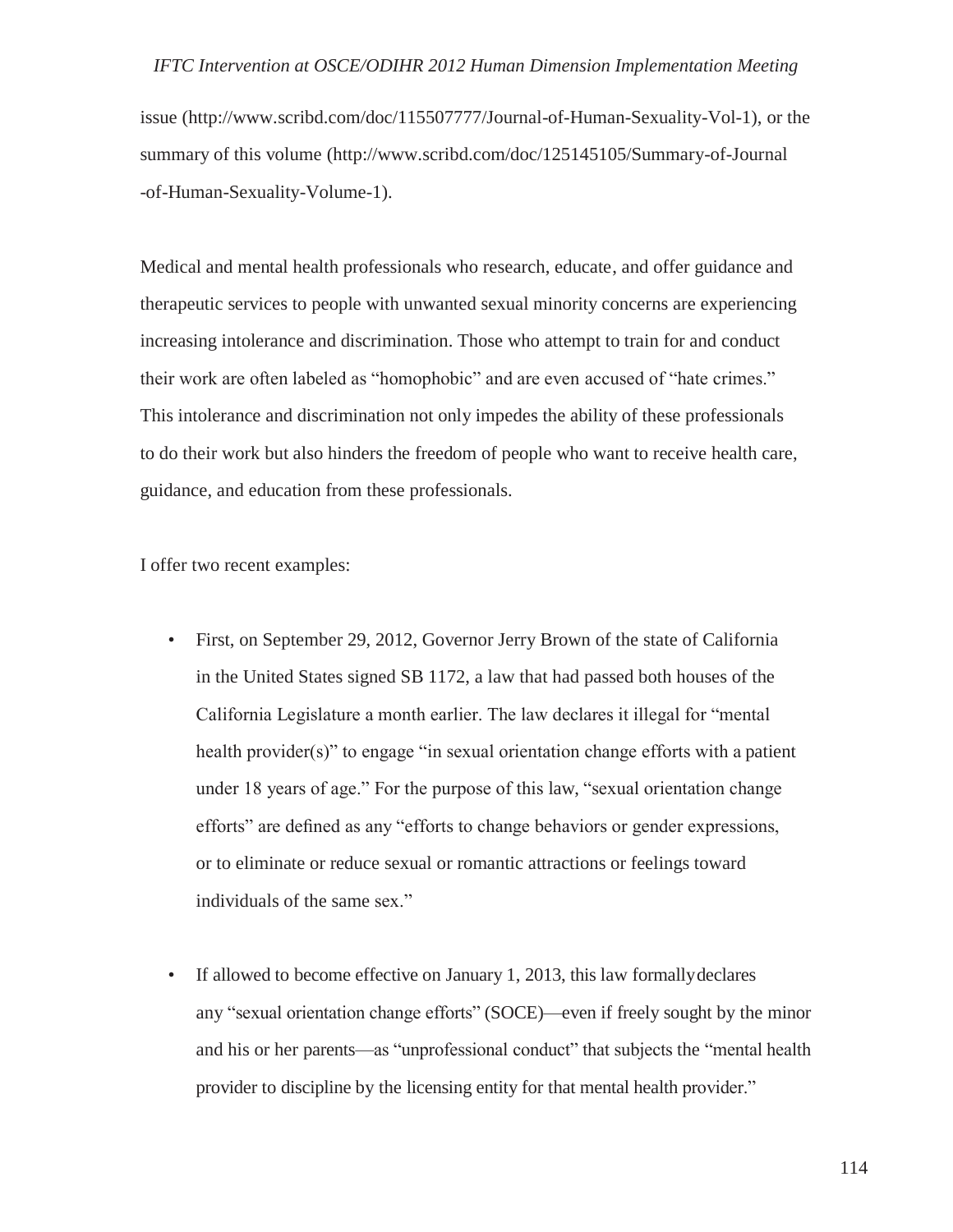- This law subjects every "mental health provider" who engages in SOCE in the state of California to disciplinary action—including the potential loss of the stateregulated license to practice one's profession—by the relevant California professional licensing board. (In the United States, each state licenses health care professionals and determines how their practice will be monitored and controlled; such licensing and monitoring is not done by the federal government.) Professionals affected include *anyone* "designated as a mental health professional under California law or regulation," including—but not limited to all licensed or certified physicians and surgeons specializing in psychiatry, clinical practitioners, counselors, educational and school psychologists, marriage and family therapists, clinical social workers, professional clinical counselors, and all of the assistants, interns, and trainees under their supervision.
- Thus, if enforced, SB 1172 subjects to "disciplinary action" any medical or mental health professional who provides education, guidance, counseling, and/or therapy to minors who themselves *freely* seek *and* whose parents *freely* seek services to resolve unwanted same-sex attractions and/or behaviors. Such professionals face discipline for having engaged in SOCE, which now is considered unprofessional conduct by the state of California.
- This law not only usurps the rights and authority of parents and minors to make decisions about the minor's welfare but also usurps the rights of mental health licensing and certification boards to regulate their professions.
- As its primary rationale, the law cites the 2009 *Report of the American Psychological Association Task Force on Appropriate Therapeutic Responses to Sexual Orientation*, which concluded "that sexual orientation change efforts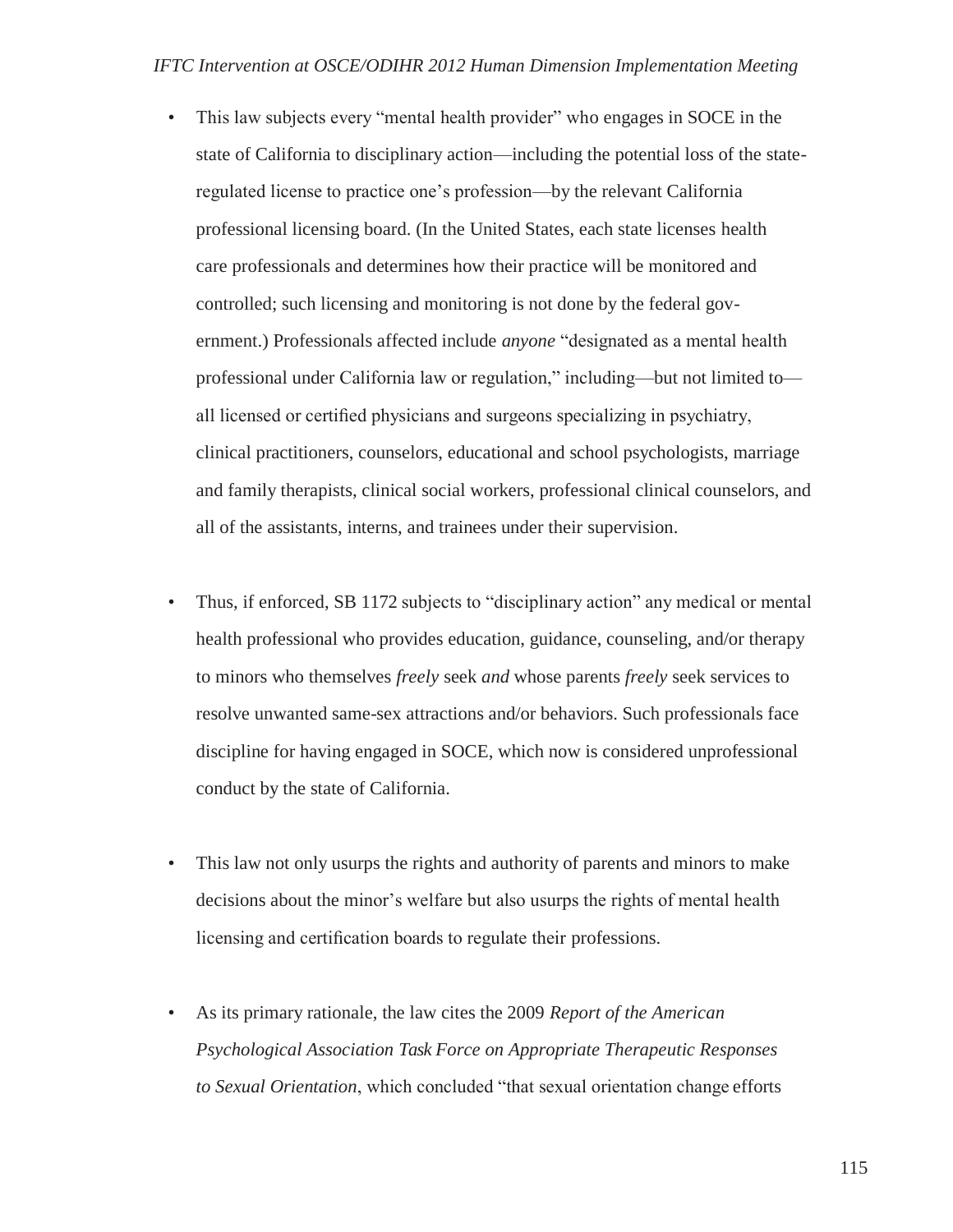can pose critical health risks to lesbian, gay, and bisexual people." In reality, the task force report actually concluded: "There are no scientifically rigorous studies of recent SOCE that would enable us to make a definitive statement about whether recent SOCE is safe or harmful and for whom" (*Report of the American Psychological Association Task Force on Appropriate Therapeutic Responses to Sexual Orientation*, [www.apa.org/pi/lgbc/publications/,](http://www.apa.org/pi/lgbc/publications/) p. 83; cf. [http://narth](http://narth/) .com/2012/08/the-complete-lack-of-a-scientific-basis-for-banning/; [http://narth](http://narth/) .com/2012/05/california-senate-bill-1172-a-scientific-and-legislative-travesty/).

- A second example involves the study on same-sex parenting by University of Texas sociology professor Mark Regnerus, who found that young-adult children of parents who had same-sex relationships had negative outcomes when compared to children raised in intact biological families. (See Regnerus, M. (2012). "How different are the adult children of parents who have same-sex relationships? Findings from the New Family Structures Study." *Social Science Research, 41*(4), 752–777.) Following a rigorous peer review process prior to publication of the study, Regnerus's person and work were subject to unjustified and unacceptable criticism and harassment. Public and professional critiques of his work did point out the unavoidable limitations of his research methods but failed to report that his research design and methods were superior to those of prior studies on this contentious topic that have supported the GLBT ideological and political agenda (cf., [http://www.citizenlink.com/2012/07/13/sociologist-comes-under-fire-from](http://www.citizenlink.com/2012/07/13/sociologist-comes-under-ﬁre-from) -activists-for-gay-parenting-study/;<http://chronicle.com/article/Son-of-a-Lesbian> -Mother-Backs/133992/).
- Regnerus's employer, the University of Texas, investigated whether the accusations of "scientific misconduct" made by a self-identified "gay blogger"
- 116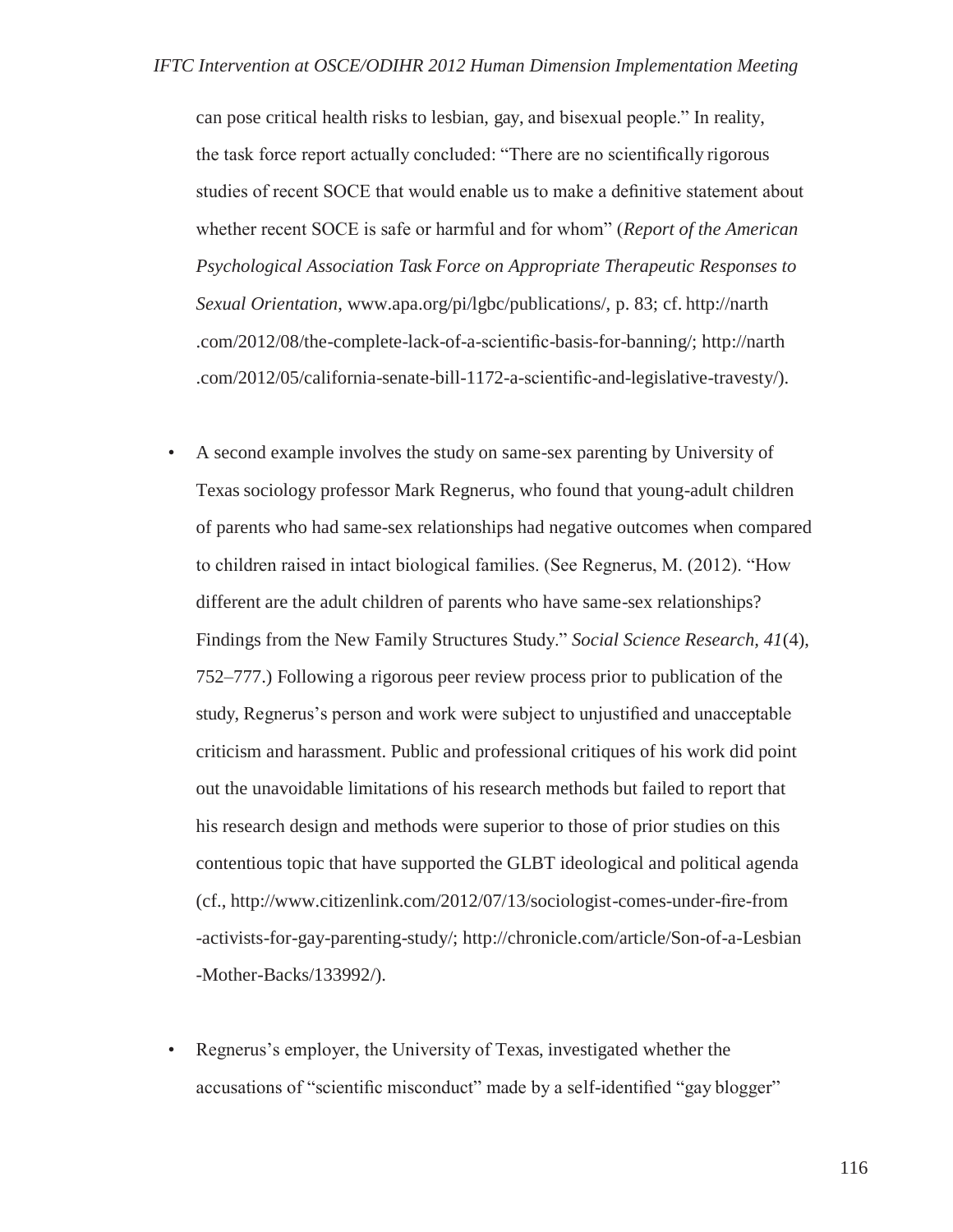had merit. The preliminary investigation involved the sequestering of Regnerus's computers, including his e-mails and documents, and the acquisition of all of his grant proposal, correspondence, and IRB protocols. Regnerus was required to respond in writing to the written and oral allegations of his accuser. In addition, an in-depth interview was conducted in which Regnerus was questioned about his responses to his accuser's allegations, and his answers were recorded and transcribed by a court reporter.

• On August 29, it was reported that the university had decided that the accusations did not have merit and that the case was closed (cf., [http://blog.heritage.](http://blog.heritage/) org/2012/08/31/case-closed-at-ut-austin-regnerus-exonerated/ and the links to primary documents).

These examples illustrate just a few of many recent instances of harassment, intolerance, and discrimination toward medical and mental health professionals, researchers, and educators who attempt to study or serve persons with sexual minority attractions, behavioral tendencies, behaviors, and/or identities.

Such intolerant behavior by people who themselve*s* claim to be victims of intolerance violates a number of rights upheld by the Convention on the Rights of the Child (CRD) [\(http://www2.ohchr.org/english/law/crc.htm\)](http://www2.ohchr.org/english/law/crc.htm)) and the Universal Declaration of Human Rights (UDHR) [\(http://www.un.org/en/documents/udhr/index.shtml#a11\). T](http://www.un.org/en/documents/udhr/index.shtml#a11))hese include the right:

- and responsibility that when adults make decisions that affect children, the best interests of children must be the primary concern (CRD, Article 3)
- of families to be allowed to direct and guide their children so they can grow and

117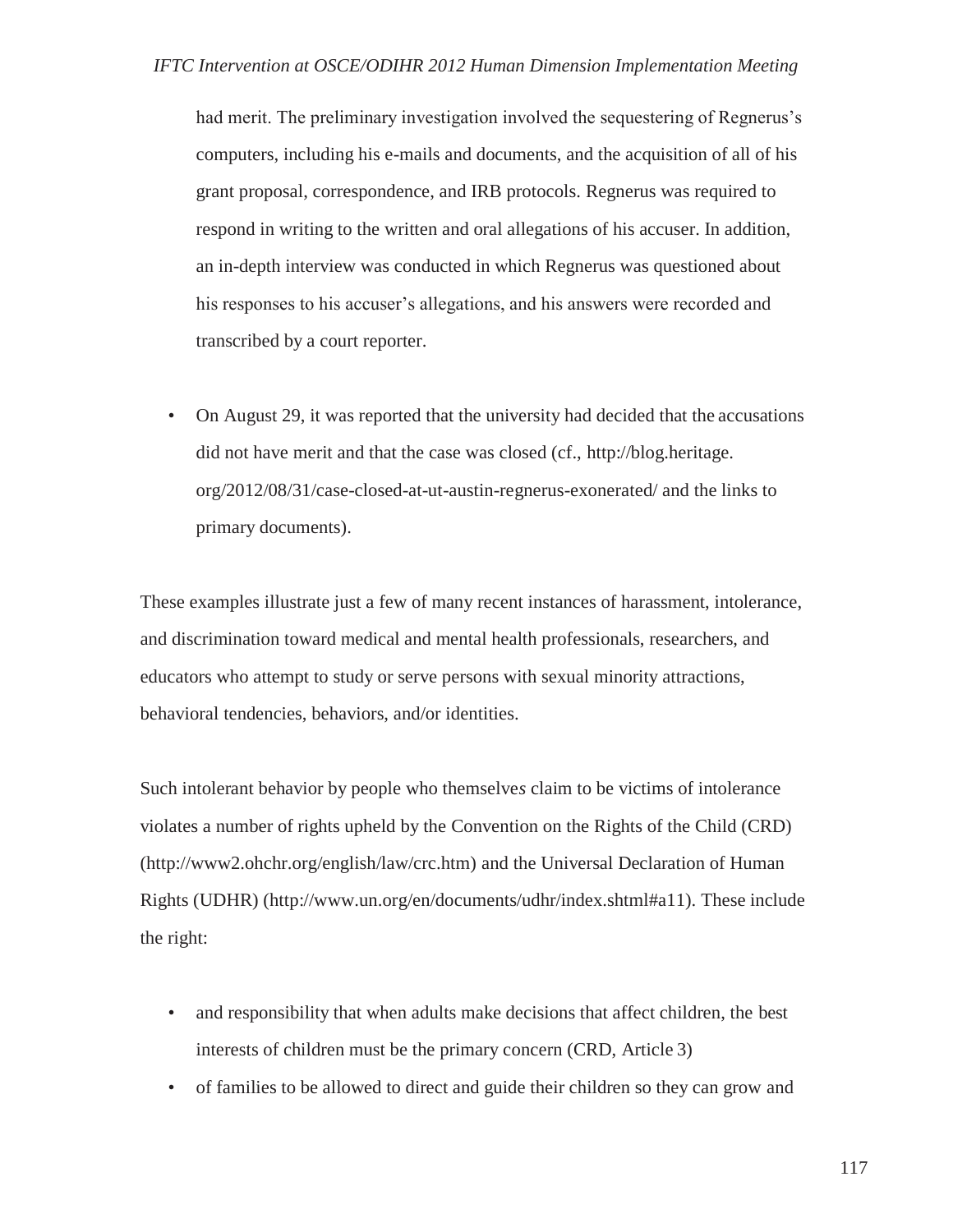reach their potential and the responsibility of governments to support them in doing so (UCDHR, Articles 4 and 5)

- of children to procure and share information, form and express their opinions, and otherwise be involved in decision-making appropriate to their level of maturity, especially when adults are making decisions that affect the children's welfare (UCDHR, Articles 12 and 13)
- of children to think and believe what they want and to practice their religion, and of parents to provide religious and moral guidance to their children (UCDHR, Article 14)
- of children to have access to information that is important to their health and wellbeing and the responsibility of governments to encourage mass media—radio, television, newspapers and Internet content sources—to provide information that children can understand and to not promote materials that could harm children (UCDHR, Article 17)
- of parents to provide appropriate guidance to their children and the responsibility of governments to provide support services to parents on doing so (UCDHR, Article 18)
- of children to an education that would develop their personality, talents, and abilities to the fullest (UCDHR, Article 18)
- to freedom for the full development of one's human personality (UDHR, Article 26)
- to medical care and necessary social services (UDHR, Article 25)
- to freedom of thought, conscience, and religion (UDHR, Article 18)
- to freedom of opinion and expression, which includes the freedom to hold opinions without interference, and to seek, receive, and impart information and ideas through any media (UDHR, Article 19)
- to the protection of the law against arbitrary interference with one's privacy or family and attacks on one's honor and reputation (UDHR, Article 12)